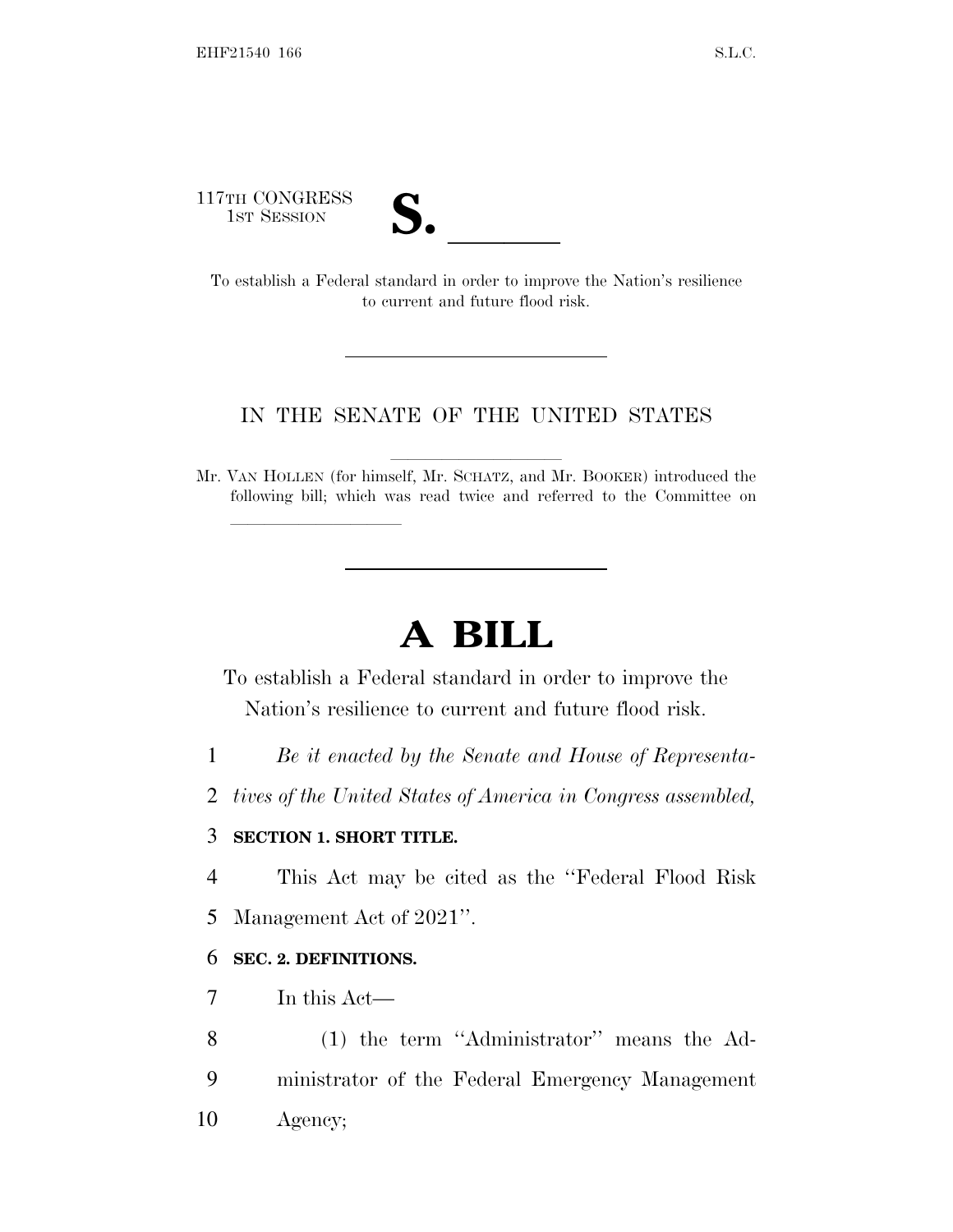| $\mathbf{1}$   | $(2)$ the term "agency"—                        |
|----------------|-------------------------------------------------|
| $\overline{2}$ | $(A)$ has the meaning given the term "Exec-     |
| 3              | utive agency" in section 105 of title 5, United |
| $\overline{4}$ | States Code; and                                |
| 5              | (B) does not apply to an agency that does       |
| 6              | take agency actions in or affecting<br>not      |
| 7              | floodplains;                                    |
| 8              | $(3)$ the term "agency action"—                 |
| 9              | $(A)$ means, with respect to an agency—         |
| 10             | (i) acquiring, managing, and disposing          |
| 11             | of Federal lands and facilities;                |
| 12             | (ii) providing construction and im-             |
| 13             | provements that are undertaken, financed        |
| 14             | by, or assisted by the Federal Government;      |
| 15             | and                                             |
| 16             | (iii) conducting Federal activities and         |
| 17             | programs that affect land use, including        |
| 18             | planning, regulating, and licensing activi-     |
| 19             | ties relating to water and land resources;      |
| 20             | and                                             |
| 21             | (B) does not include a military construc-       |
| 22             | tion project described in section 2802 of title |
| 23             | 10, United States Code;                         |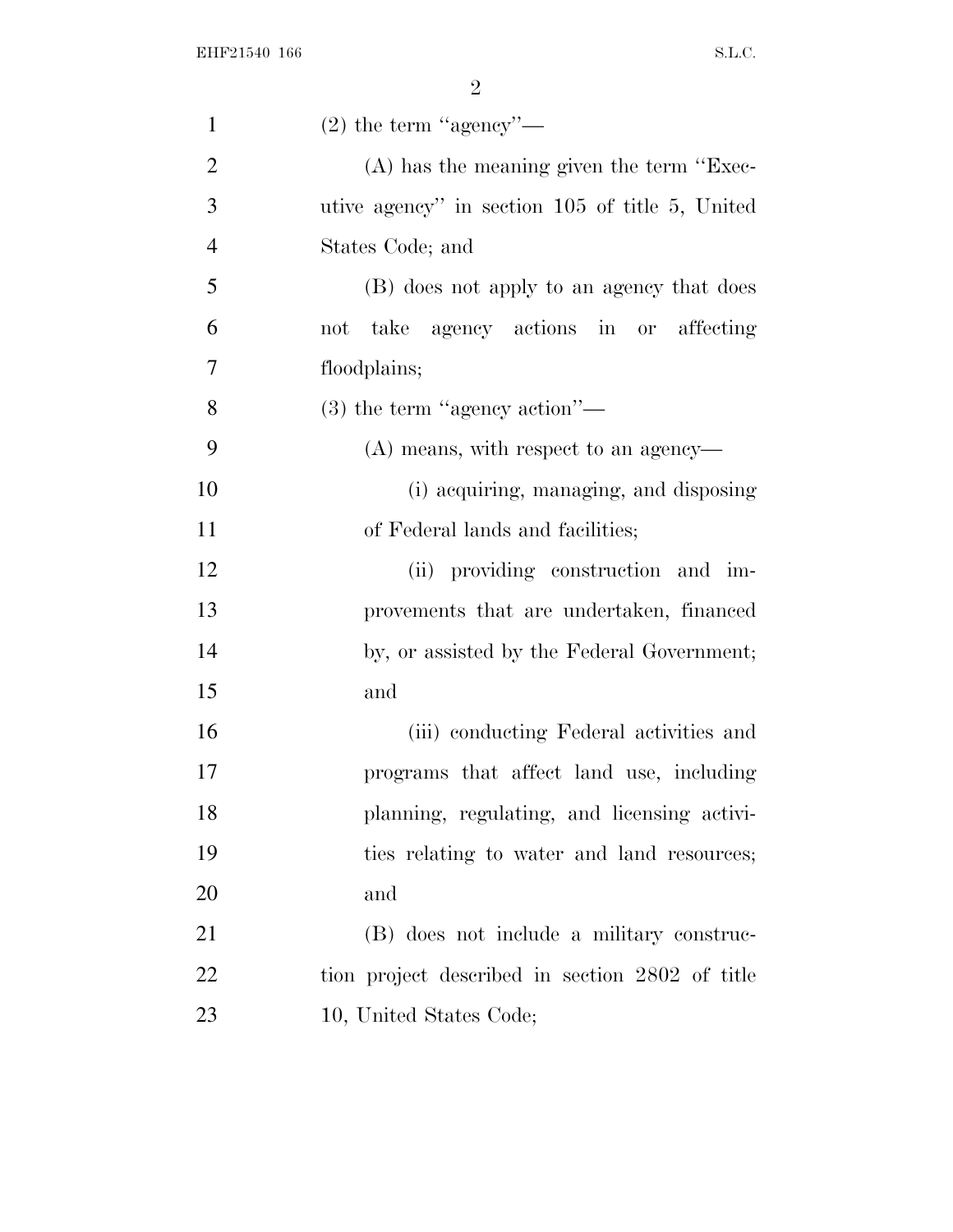(4) the term ''base flood'' means a flood that has a not less than 1 percent chance of occurring in a year; (5) the term ''critical action'' means any agency action with respect to which the head of the agency determines a slight chance of flooding would present an unacceptable amount of risk; (6) the term ''Executive Order 11988'' means Executive Order 11988 (42 Fed. Reg. 26951; relat- ing to floodplain management); (7) the term ''federally funded project'' means an action in which Federal funds are used, with re- spect to a structure or facility, for new construction, for substantial improvement, or to address substan- tial damage; (8) the term ''floodplain'' means, subject to sec- tion  $4(b)(2)$ , the lowland and relatively flat area that adjoins inland and coastal waters (including flood-19 prone areas of offshore islands); (9) the term ''National Flood Insurance Pro- gram'' means the program established under the Na- tional Flood Insurance Act of 1968 (42 U.S.C. 4001 et seq.); (10) the term ''Standard'' means the Federal Flood Risk Management Standard set forth in Ap-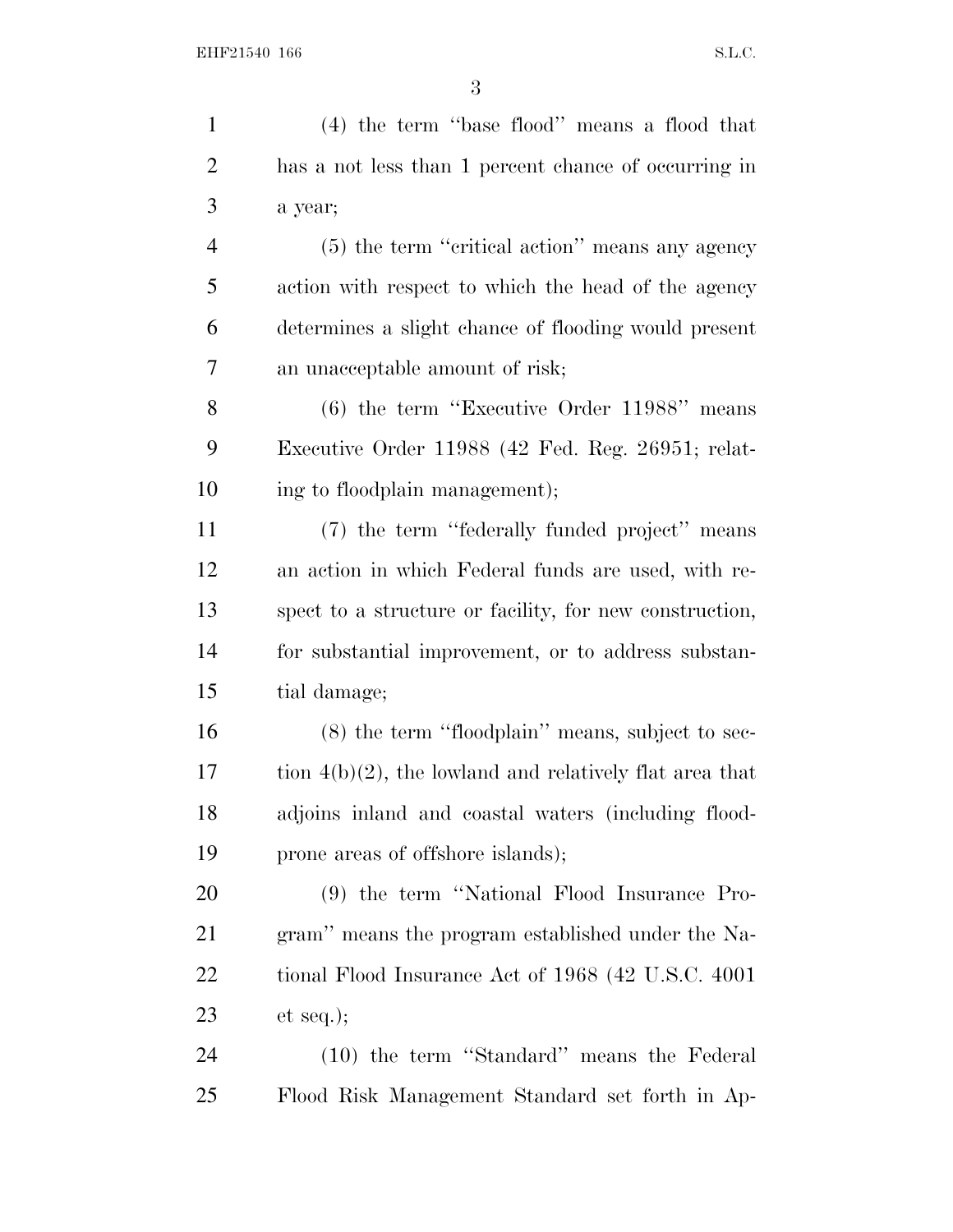| $\mathbf{1}$   | pendix G to Guidelines for Implementing Executive   |
|----------------|-----------------------------------------------------|
| $\overline{2}$ | Order 11988, Floodplain Management, and Execu-      |
| 3              | tive Order 13690, Establishing a Federal Flood Risk |
| $\overline{4}$ | Management Standard and a Process for Further       |
| 5              | Soliciting and Considering Stakeholder Input, pub-  |
| 6              | lished on October 8, 2015; and                      |
| 7              | (11) the term "Water Resources Council"             |
| 8              | means the Council established under section 101 of  |
| 9              | the Water Resources Planning Act (42 U.S.C.         |
| 10             | $1962a$ ).                                          |
| 11             | SEC. 3. SENSE OF CONGRESS.                          |
| 12             | It is the sense of Congress that—                   |
|                |                                                     |
|                | (1) it should be the policy of the United States    |
| 13<br>14       | to improve the resiliency of communities and assets |
| 15             | of the Federal Government against the impacts of    |
| 16             | flooding;                                           |
| 17             | (2) the impacts of flooding are anticipated to      |
| 18             | increase over time due to increased future risk and |
| 19             | greater development on floodplains;                 |
| 20             | (3) losses caused by flooding affect—               |
| 21             | $(A)$ the environment;                              |
| 22             | (B) the economic prosperity of the United           |
| 23             | States;                                             |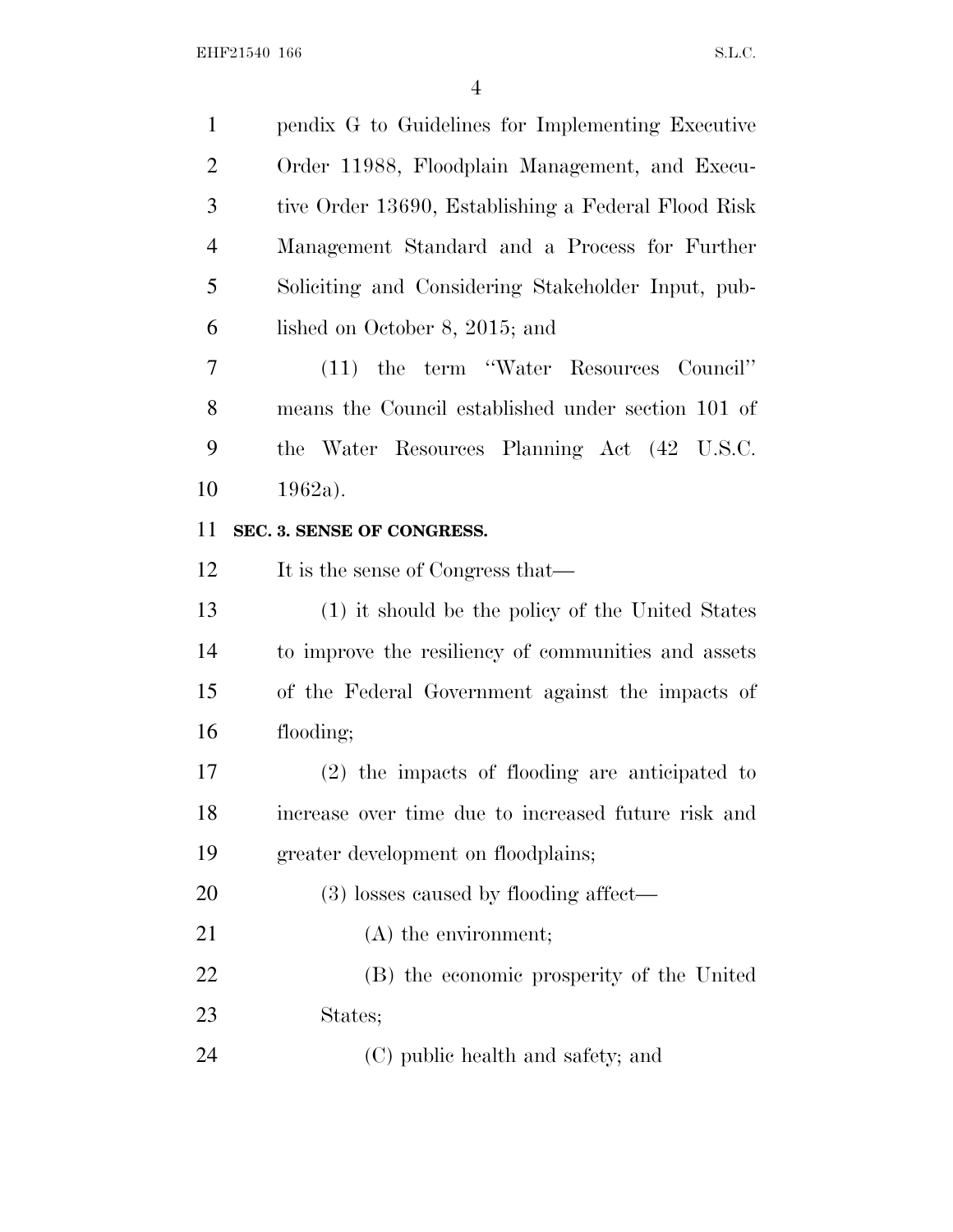| $\mathbf{1}$   | (D) the national security of the United               |
|----------------|-------------------------------------------------------|
| $\overline{2}$ | States;                                               |
| 3              | (4) the Federal Government must take action,          |
| $\overline{4}$ | informed by the best available and actionable         |
| 5              | science, to improve the preparedness and resilience   |
| 6              | of the United States with respect to flooding;        |
| 7              | $(5)$ Executive Order 11988 requires agencies to      |
| 8              | avoid-                                                |
| 9              | $(A)$ to the maximum extent practicable, the          |
| 10             | long- and short-term adverse impacts associated       |
| 11             | with the occupancy and modification of                |
| 12             | floodplains; and                                      |
| 13             | (B) direct or indirect support of floodplain          |
| 14             | development whenever a more practicable alter-        |
| 15             | native is available;                                  |
| 16             | $(6)$ to implement Executive Order 11988, the         |
| 17             | Federal Government has developed processes for        |
| 18             | evaluating the impacts of Federal actions in or af-   |
| 19             | fecting floodplains;                                  |
| 20             | $(7)$ in June 2013, an interagency effort to cre-     |
| 21             | ate a new flood risk reduction standard for federally |
| 22             | funded projects was initiated;                        |
| 23             | $(8)$ in establishing the standard described in       |
| 24             | paragraph (7), the views of governors, mayors, and    |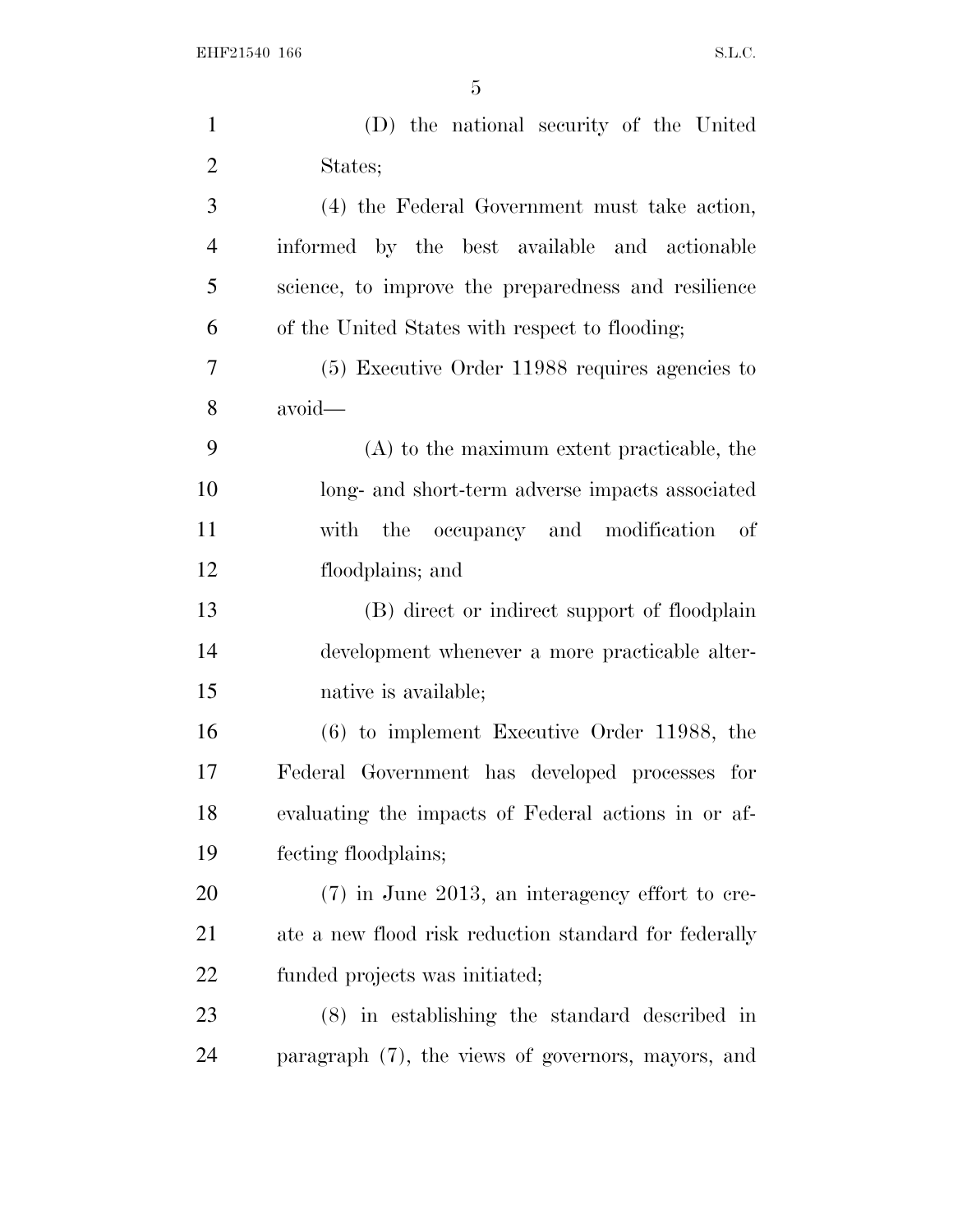| $\mathbf{1}$   | interested members of the public were solicited and       |
|----------------|-----------------------------------------------------------|
| $\overline{2}$ | considered;                                               |
| 3              | $(9)$ the result of the efforts described in para-        |
| 4              | graphs $(7)$ and $(8)$ is the Standard, a flexible frame- |
| 5              | work to increase resilience against flooding and help     |
| 6              | preserve the natural values of floodplains; and           |
| 7              | (10) enacting the Standard will ensure that               |
| 8              | agencies expand management from the base flood            |
| 9              | level in effect as of the date of enactment of this Act   |
| 10             | to a higher vertical elevation and a corresponding        |
| 11             | horizontal floodplain in order to-                        |
| 12             | (A) address current and future flood risk;                |
| 13             | and                                                       |
| 14             | (B) ensure that federally funded projects                 |
| 15             | last as long as intended.                                 |
| 16             | SEC. 4. FLOODPLAIN MANAGEMENT.                            |
| 17             | (a) IN GENERAL.—The head of each agency shall             |
| 18             | provide leadership and shall take action, when carrying   |
| 19             | out an agency action, to-                                 |
| 20             | (1) reduce the risk of losses resulting from              |
| 21             | floods;                                                   |
| 22             | $(2)$ minimize the impact of floods on human              |
| 23             | safety, health, and welfare; and                          |
| 24             | (3) restore and preserve the natural and bene-            |
| 25             | ficial values served by floodplains.                      |
|                |                                                           |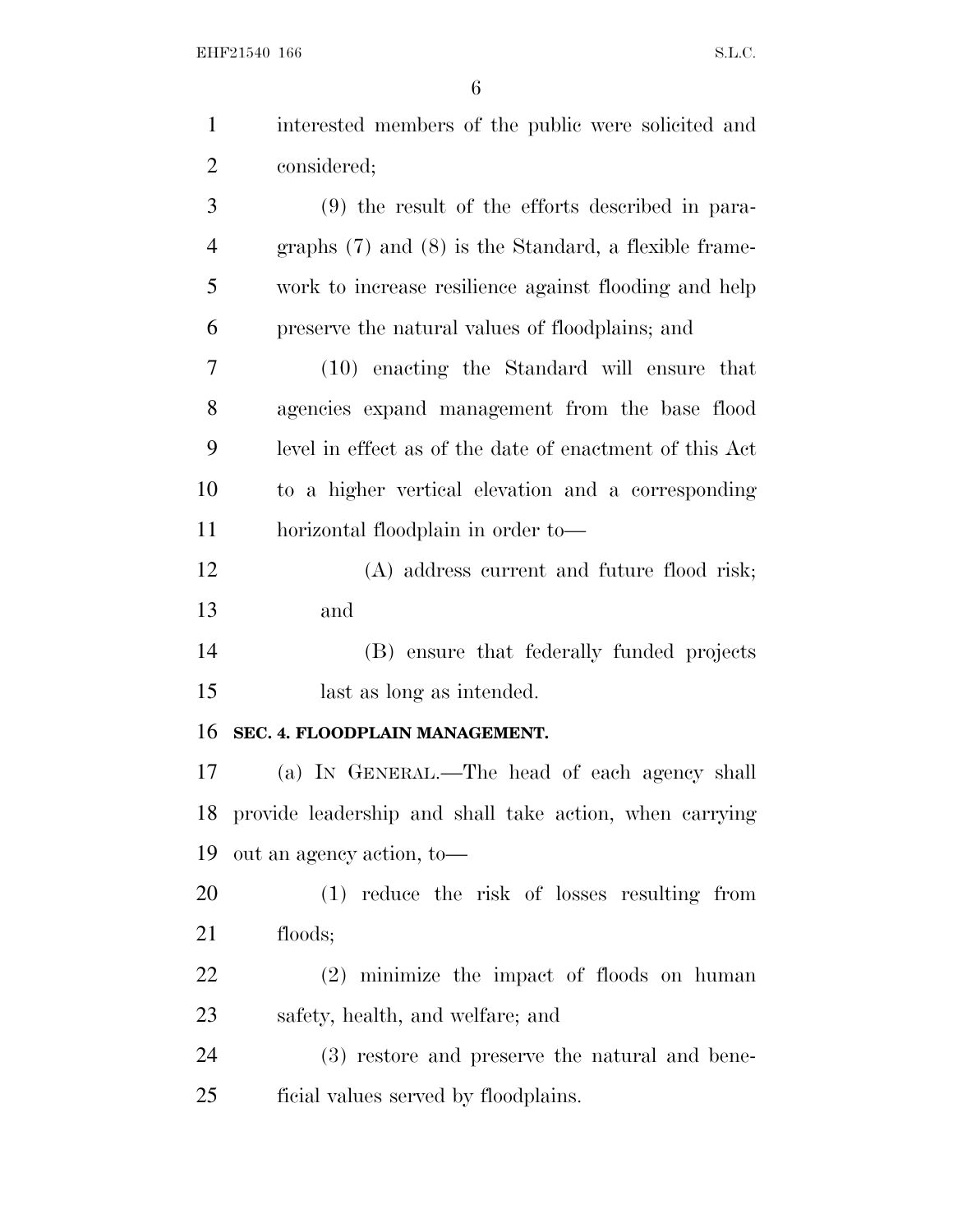| $\mathbf{1}$   | (b) AGENCY RESPONSIBILITIES.—                       |
|----------------|-----------------------------------------------------|
| $\overline{2}$ | (1) IN GENERAL.—In carrying out an agency           |
| 3              | action, as described in subsection (a), the head of |
| $\overline{4}$ | each agency shall—                                  |
| 5              | (A) evaluate the potential effects of any           |
| 6              | agency action taken by the agency in a flood-       |
| 7              | plain, as determined under paragraph $(2)$ ;        |
| 8              | (B) ensure that the planning programs and           |
| 9              | budget requests of the agency reflect consider-     |
| 10             | ation of flood hazards and the management of        |
| 11             | floodplains; and                                    |
| 12             | (C) prescribe procedures to implement the           |
| 13             | policies and requirements of this Act—              |
| 14             | (i) to the extent permitted by law; and             |
| 15             | (ii) in accordance with the procedures              |
| 16             | described in paragraph $(3)$ .                      |
| 17             | (2)<br>DETERMINATION OF FLOODPLAINS.—The            |
| 18             | head of an agency shall, when determining whether   |
| 19             | an agency action will take place in a floodplain—   |
| 20             | $(A)$ use—                                          |
| 21             | the elevation and flood hazard<br>(i)               |
| 22             | area, as determined by—                             |
| 23             | (I) a climate-informed science ap-                  |
| 24             | proach that—                                        |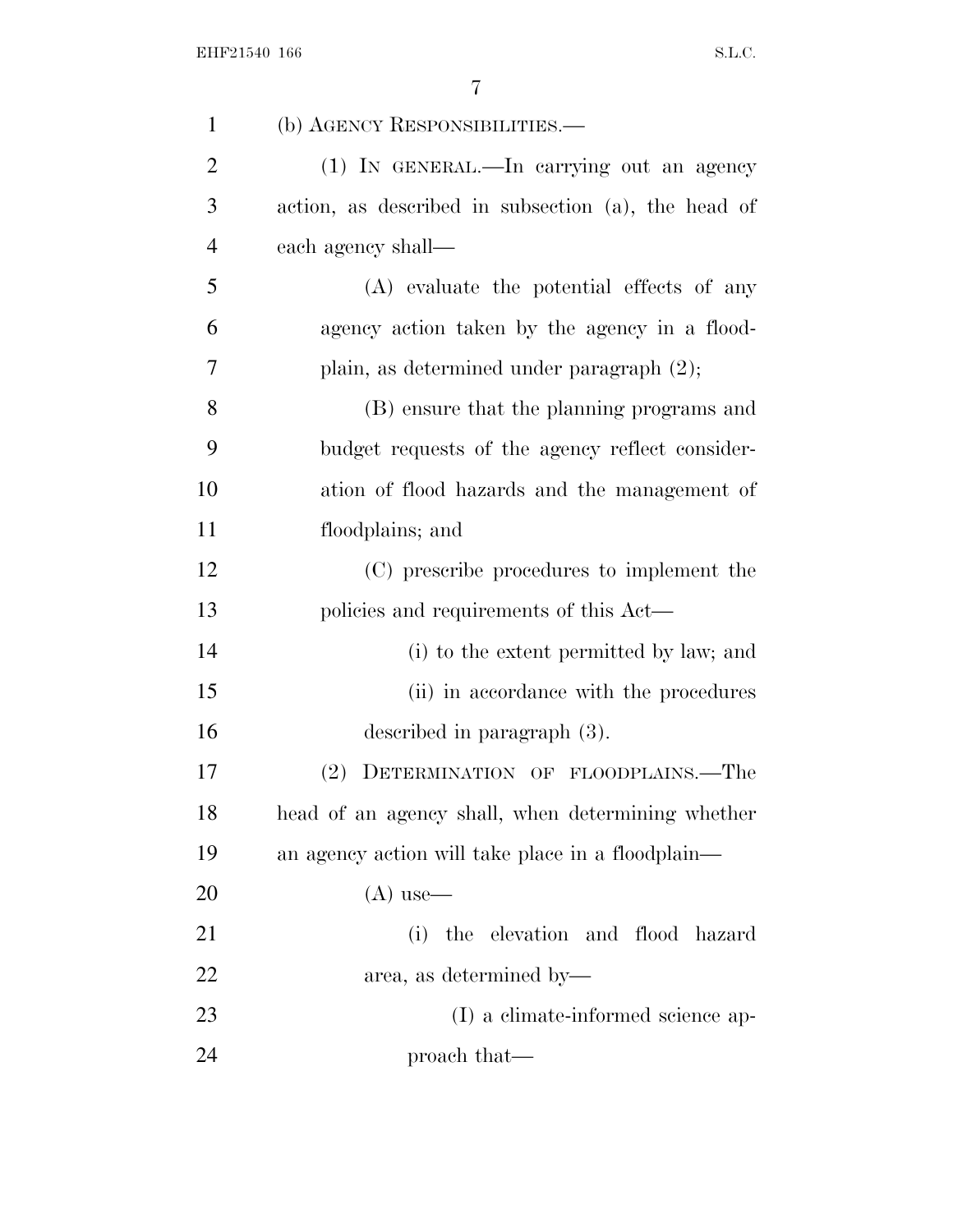| $\mathbf{1}$   | (aa) uses the best available        |
|----------------|-------------------------------------|
| $\overline{2}$ | actionable hydrologic and hydrau-   |
| 3              | lic data and methods;               |
| $\overline{4}$ | (bb) integrates current and         |
| 5              | future changes in flooding based    |
| 6              | on climate science;                 |
| 7              | (cc) includes an emphasis on        |
| 8              | whether the agency action is a      |
| 9              | critical action; and                |
| 10             | (dd) takes into consideration       |
| 11             | changes over the lifetime of the    |
| 12             | project that is the subject of the  |
| 13             | agency action;                      |
| 14             | (II) the freeboard value, reached   |
| 15             | by adding an additional—            |
| 16             | (aa) 2 feet to the base flood       |
| 17             | elevation for an agency action      |
| 18             | that is not a critical action; and  |
| 19             | (bb) 3 feet to the base flood       |
| 20             | elevation for an agency action      |
| 21             | that is a critical action; or       |
| 22             | (III) any other method that is      |
| 23             | identified in any amendment made to |
| 24             | this Act; or                        |
|                |                                     |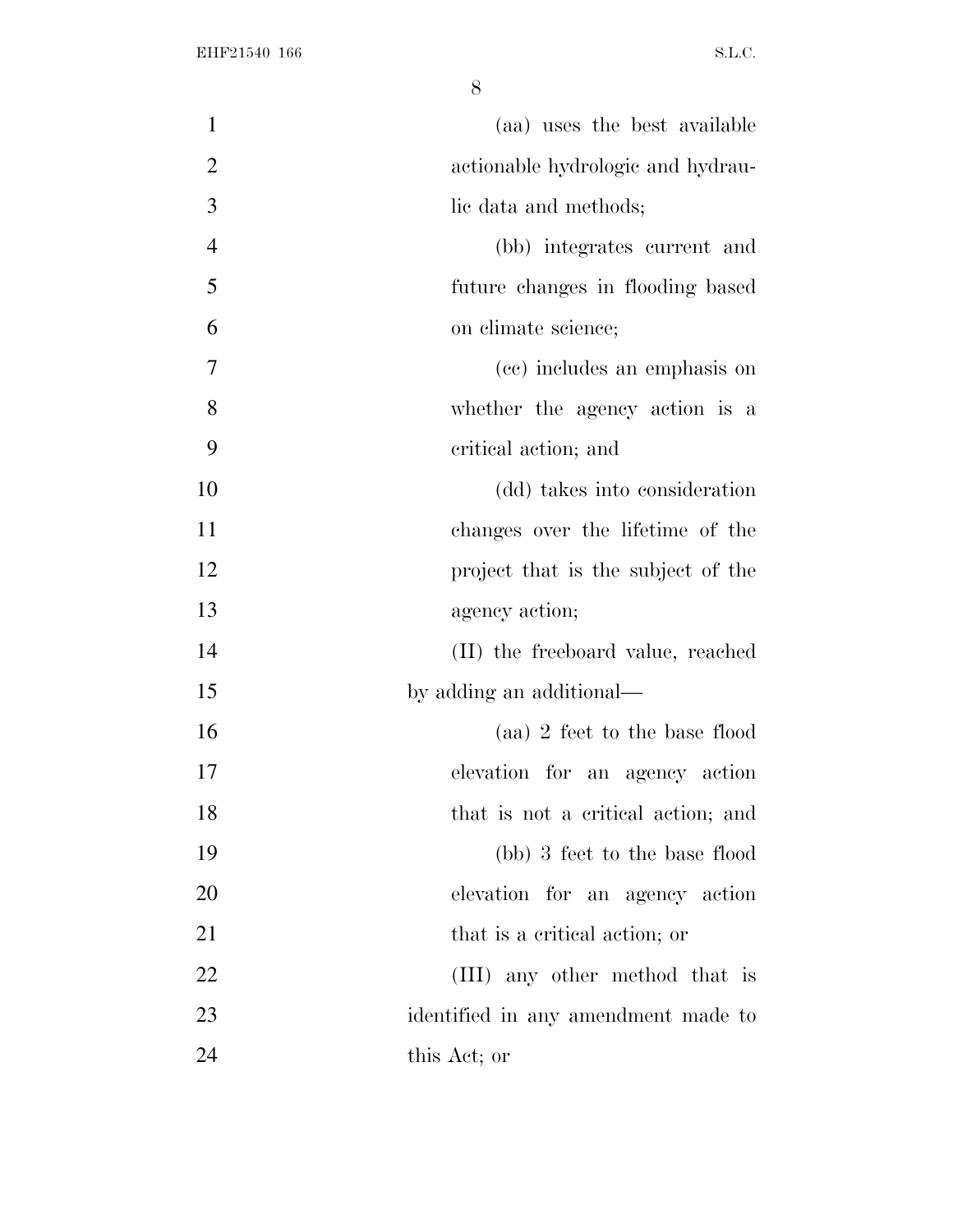| $\mathbf{1}$   | (ii) an area that has a $0.2$ percent            |
|----------------|--------------------------------------------------|
| $\overline{2}$ | chance of flooding in a year; and                |
| 3              | $(B)$ rely on—                                   |
| $\overline{4}$ | (i) the best available information; and          |
| 5              | (ii) the Flood Insurance Rate Map                |
| 6              | published by the Administrator for the           |
| 7              | community in which the agency action             |
| 8              | shall take place.                                |
| 9              | (3) PROCEDURES.—The procedures described         |
| 10             | in this paragraph are as follows:                |
| 11             | (A) Before an agency takes an agency ac-         |
| 12             | tion, the head of the agency shall determine     |
| 13             | under paragraph (2) whether the proposed         |
| 14             | agency action will take place in a floodplain.   |
| 15             | (B) If an agency action described in sub-        |
| 16             | paragraph (A) may have a significant effect on   |
| 17             | the quality of the human environment, the eval-  |
| 18             | uation required under paragraph (5) shall be     |
| 19             | included in any statement prepared under sec-    |
| 20             | tion $102(2)(C)$ of the National Environmental   |
| 21             | Policy Act of 1969 (42 U.S.C. 4332(2)(C)).       |
| 22             | (C) If the head of an agency has deter-          |
| 23             | mined to, or proposes to, conduct, support, or   |
| 24             | allow an agency action that will take place in a |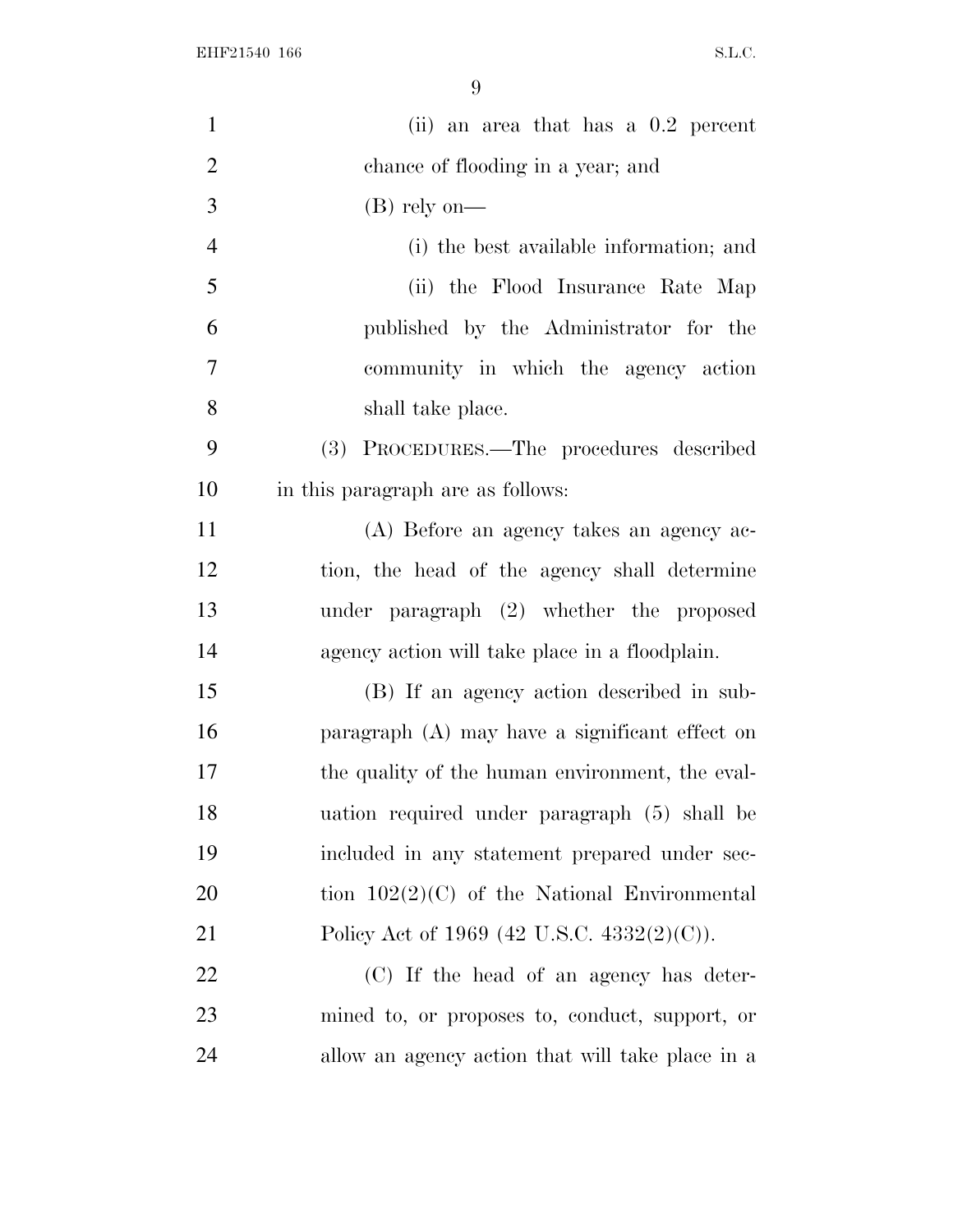| $\mathbf{1}$   | floodplain, as determined under paragraph (2),    |
|----------------|---------------------------------------------------|
| $\overline{2}$ | the head of the agency shall—                     |
| 3              | (i) consider alternatives in order to             |
| $\overline{4}$ | avoid adverse effects and incompatible de-        |
| 5              | velopment in the floodplain;                      |
| 6              | (ii) when possible, rely on natural sys-          |
| 7              | tems, ecosystem processes, and nature-            |
| 8              | based approaches when considering alter-          |
| 9              | natives under clause (i);                         |
| 10             | (iii) if the head of the agency deter-            |
| 11             | mines that the only practicable alternative       |
| 12             | consistent under law, including the require-      |
| 13             | ments of this Act, requires taking an agen-       |
| 14             | cy action in a floodplain, before taking the      |
| 15             | agency action—                                    |
| 16             | (I) design or modify the agency                   |
| 17             | action to minimize potential harm to              |
| 18             | within the floodplain consistent<br><sub>or</sub> |
| 19             | with regulations issued under para-               |
| 20             | $graph(6)$ ; and                                  |
| 21             | (II) prepare and distribute a no-                 |
| 22             | tice that contains an explanation with            |
| 23             | respect to why the agency action shall            |
| 24             | take place in the floodplain;                     |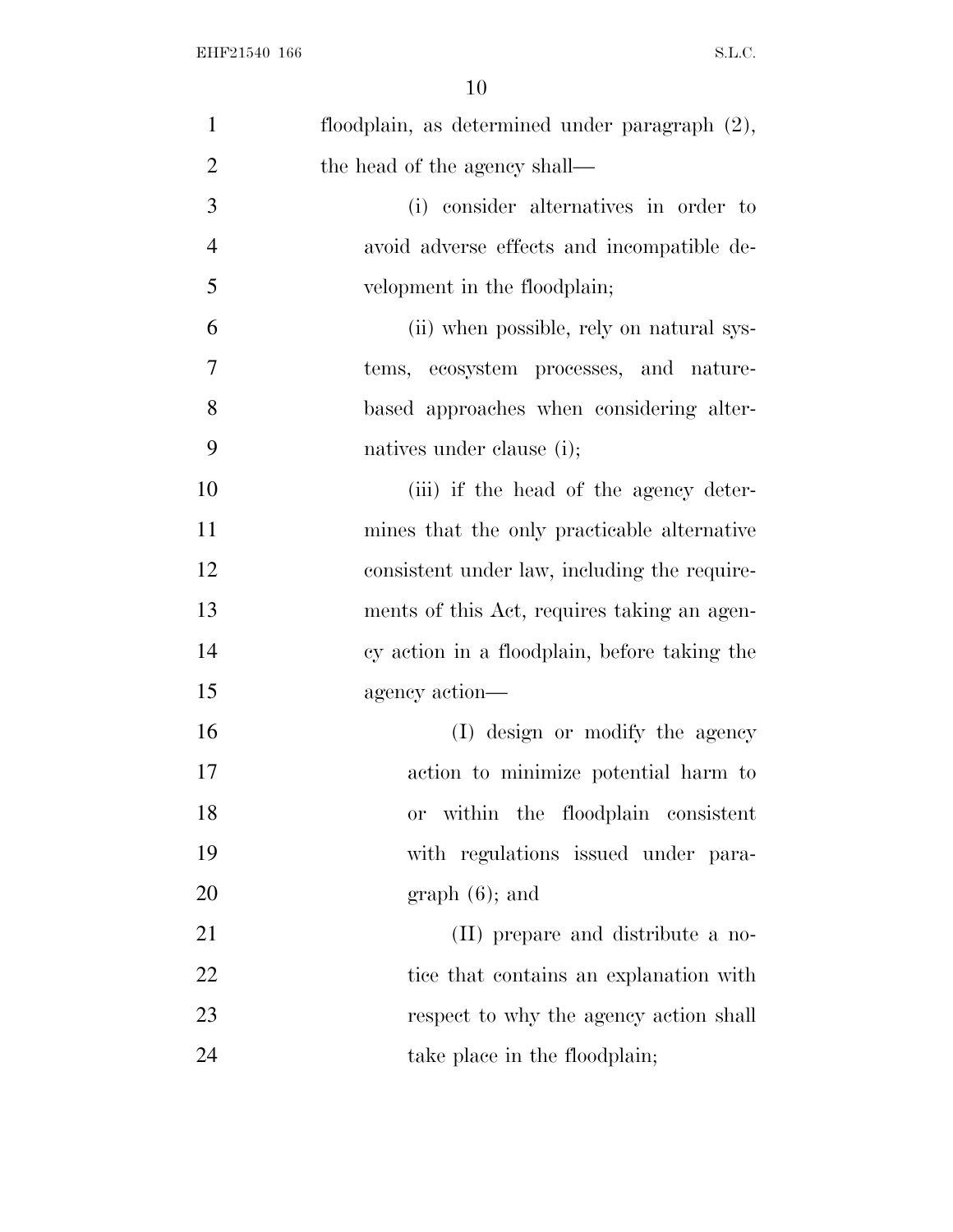| $\mathbf{1}$   | (iv) send a notice to all State, local,    |
|----------------|--------------------------------------------|
| $\overline{2}$ | and Tribal governments with respect to the |
| 3              | geographic areas that are affected by the  |
| $\overline{4}$ | agency action that—                        |
| 5              | $(I)$ is not more than 3 pages             |
| 6              | long;                                      |
| 7              | $(II)$ includes—                           |
| 8              | (aa) a location map;                       |
| 9              | (bb) the reasons why the                   |
| 10             | agency action shall occur in a             |
| 11             | floodplain;                                |
| 12             | (cc) a statement indicating                |
| 13             | whether the agency action con-             |
| 14             | forms to applicable State or local         |
| 15             | floodplain protection standards;           |
| 16             | and                                        |
| 17             | (dd) a list of the alternatives            |
| 18             | to the agency action that the              |
| 19             | head of the agency considered;             |
| 20             | and                                        |
| 21             | (III) allows for a brief comment           |
| 22             | period before the head of the agency       |
| 23             | may take the agency action; and            |
| 24             | (v) provide the opportunity for early      |
| 25             | public review of any plan or proposal for  |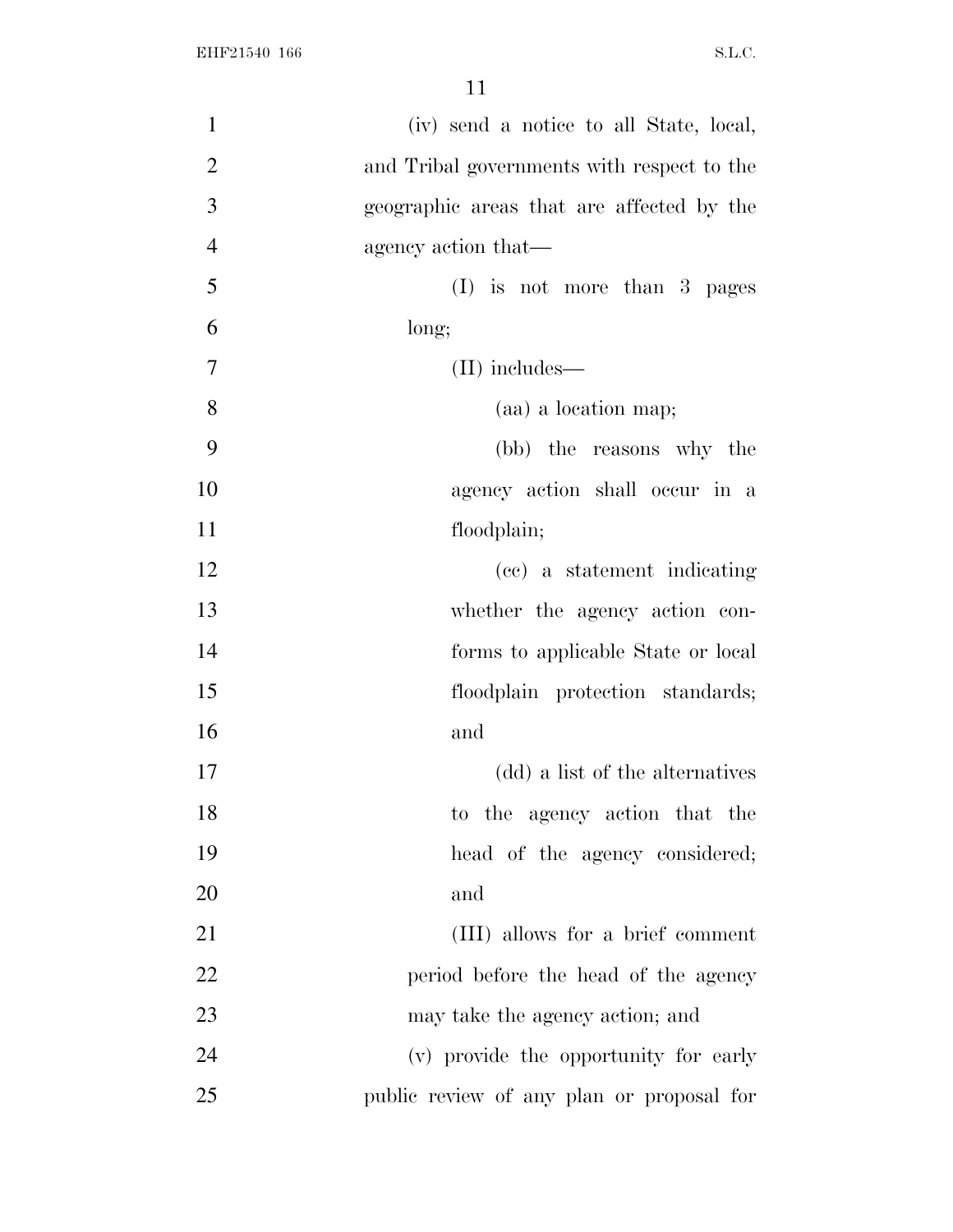| $\mathbf{1}$   | the agency action, including the develop-              |
|----------------|--------------------------------------------------------|
| $\overline{2}$ | ment of procedures for any Federal action              |
| 3              | the impact of which is not significant                 |
| $\overline{4}$ | enough to require the preparation of a                 |
| 5              | statement under section $102(2)(C)$ of the             |
| 6              | National Environmental Policy Act of                   |
| 7              | 1969 (42 U.S.C. 4332(2)(C)).                           |
| 8              | (4) REQUESTS FOR AUTHORIZATIONS AND AP-                |
| 9              | PROPRIATIONS.—The head of an agency, when mak-         |
| 10             | ing any request to the Director of the Office of Man-  |
| 11             | agement and Budget for a new authorization or for      |
| 12             | appropriations, shall indicate, if an agency action to |
| 13             | be proposed shall take place in a floodplain, as de-   |
| 14             | termined under paragraph $(2)$ , whether the agency    |
| 15             | action complies with this Act.                         |
| 16             | (5) WATER AND LAND USE PLANS.—                         |
| 17             | (A) IN GENERAL.—The head of an agency,                 |
| 18             | when formulating or evaluating any water and           |
| 19             | land use plan, shall—                                  |
| 20             | (i) take floodplain management into                    |
| 21             | account; and                                           |
| 22             | (ii) require the use of land and water                 |
| 23             | resources that are appropriate when com-               |
| 24             | pared with the degree of hazard that is in-            |
| 25             | volved.                                                |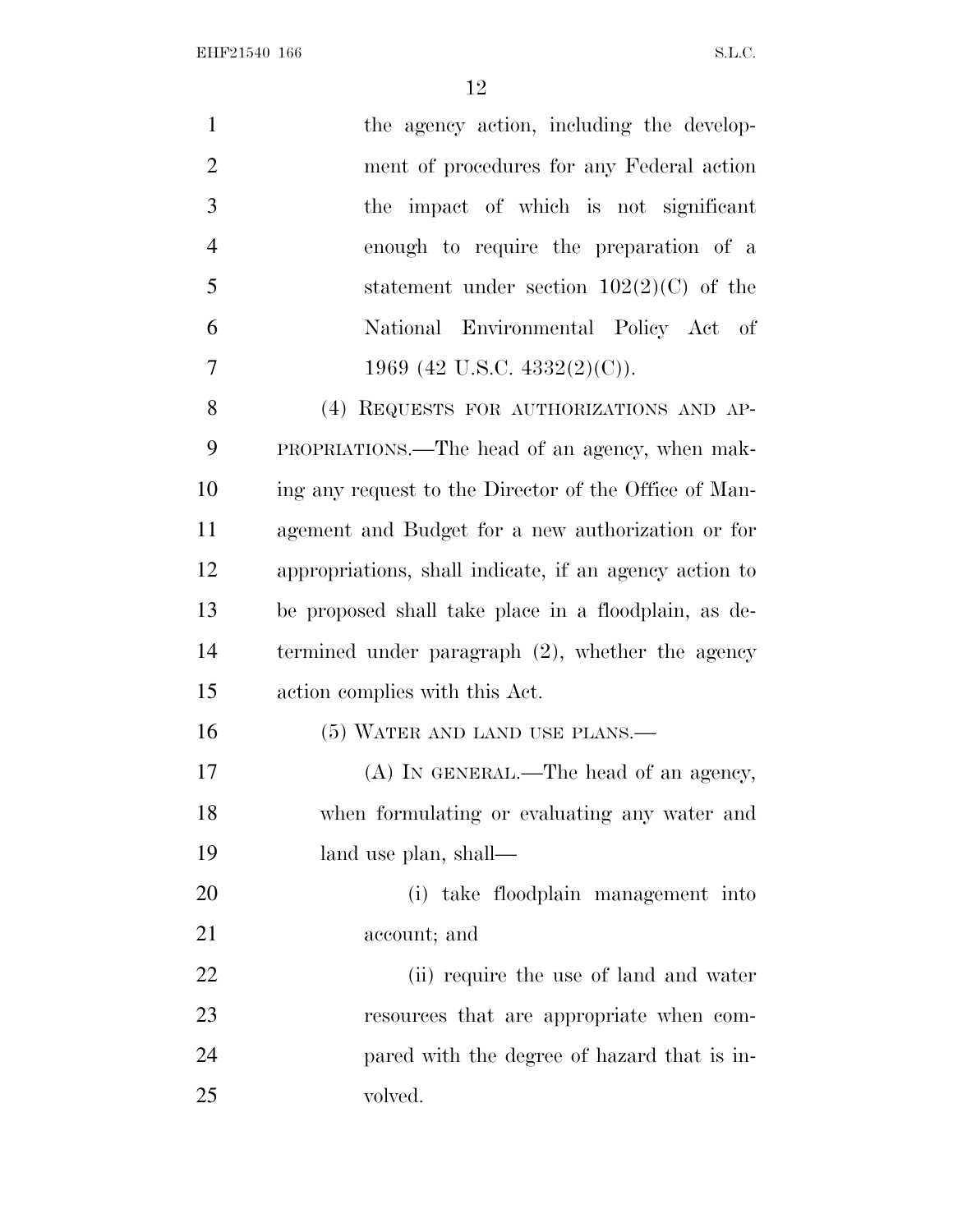| $\mathbf{1}$   | (B) CONSIDERATIONS.—The head of each             |
|----------------|--------------------------------------------------|
| $\overline{2}$ | agency shall—                                    |
| 3              | (i) provide for the adequate evaluation          |
| $\overline{4}$ | and consideration of flood hazards with re-      |
| 5              | spect to the regulations and operating pro-      |
| 6              | eedures for the licenses, permits, and loan      |
| $\overline{7}$ | or grant programs administered by the            |
| 8              | agency; and                                      |
| 9              | (ii) with respect to an applicant for a          |
| 10             | license, permit, loan, or grant that is          |
| 11             | issued or administered by the agency, en-        |
| 12             | courage, and provide appropriate guidance        |
| 13             | to, the applicant to evaluate, before sub-       |
| 14             | mitting the application, the effects that the    |
| 15             | application, if granted, would have on           |
| 16             | floodplains.                                     |
| 17             | (6) REGULATIONS AND PROCEDURES.—To the           |
| 18             | extent permitted by law, the head of each agency |
| 19             | shall, in consultation with the Water Resources  |
| <b>20</b>      | Council, the Federal Interagency Floodplain Man- |
| 21             | agement Task Force, the Administrator, and the   |
| 22             | Council on Environmental Quality—                |
| 23             | (A) issue regulations, or amend regulations      |
| 24             | that are in effect as of the date of enactment   |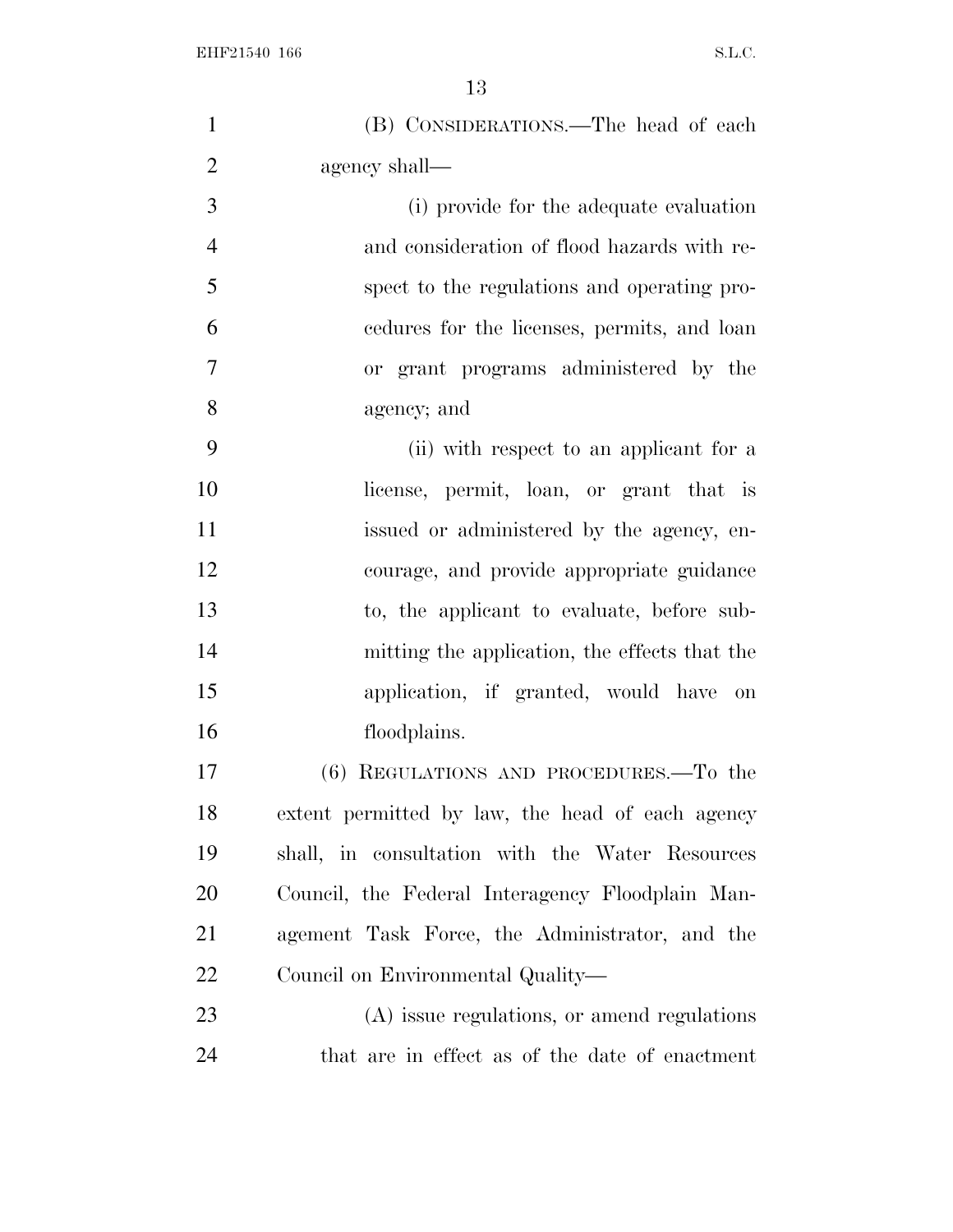| $\mathbf{1}$   | of this Act, to comply with the requirements of       |
|----------------|-------------------------------------------------------|
| $\overline{2}$ | this Act; and                                         |
| 3              | (B) amend the regulations described in                |
| $\overline{4}$ | subparagraph $(A)$ as warranted.                      |
| 5              | ANNUAL REASSESSMENT.—The Mitigation<br>(e)            |
| 6              | Framework Leadership Group, in consultation with the  |
| 7              | Federal Interagency Floodplain Management Task Force, |
| 8              | shall—                                                |
| 9              | (1) annually reassess the implementation of the       |
| 10             | requirements imposed under this section; and          |
| 11             | (2) provide recommendations to the Water Re-          |
| 12             | sources Council for updates to the requirements im-   |
| 13             | posed under this section that are warranted based     |
| 14             | on accurate and actionable science that takes into    |
| 15             | account changes to climate and other changes in       |
| 16             | flood risk.                                           |
| 17             | SEC. 5. FEDERAL FLOOD RISK MANAGEMENT STANDARD.       |
| 18             | (a) IN GENERAL.—The head of an agency shall—          |
| 19             | $(1)$ except as provided in subsection $(b)$ , with   |
| 20             | respect to a federally funded project undertaken by   |
| 21             | the agency, ensure that the agency complies with the  |
| 22             | Standard; and                                         |
| 23             | $(2)$ if the agency has responsibility for the ad-    |
| 24             | ministration or management of Federal real prop-      |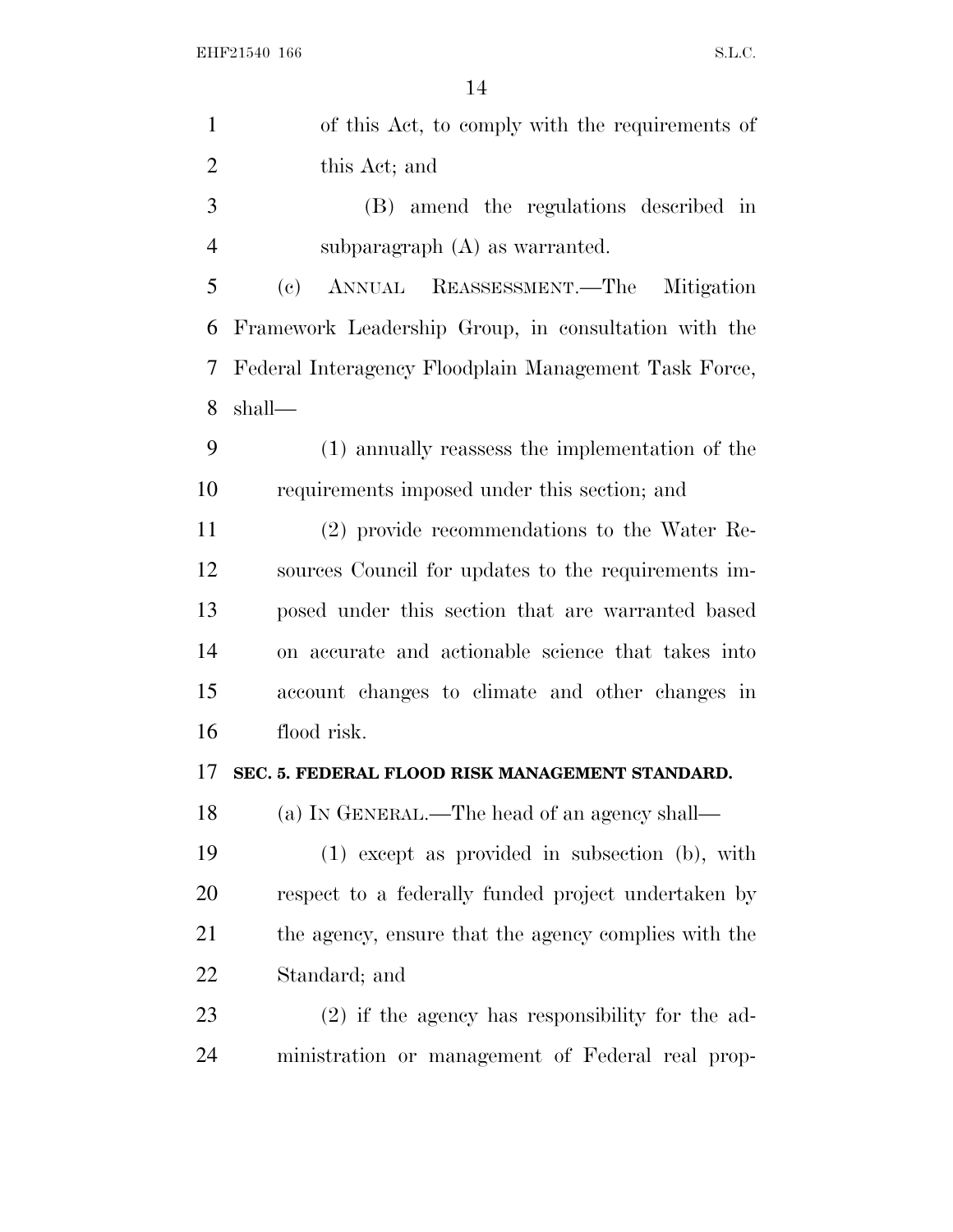| $\mathbf{1}$   | erty and facilities, in addition to the requirements |
|----------------|------------------------------------------------------|
| $\overline{2}$ | under section 4 and paragraph $(1)$ —                |
| 3              | (A) require the construction of Federal              |
| $\overline{4}$ | structures and facilities to comply with—            |
| 5              | the regulations and procedures<br>(i)                |
| 6              | issued under section $4(b)(6)$ ; and                 |
| 7              | (ii) any regulations issued under the                |
| 8              | National Flood Insurance Program unless              |
| 9              | those regulations are demonstrably inap-             |
| 10             | propriate for a structure or facility;               |
| 11             | (B) apply accepted floodproofing and other           |
| 12             | flood protection measures to the construction or     |
| 13             | rehabilitation of a structure or facility that is    |
| 14             | located in a floodplain;                             |
| 15             | (C) when practicable, elevate a structure            |
| 16             | above the floodplain instead of filling in land;     |
| 17             | (D) provide on structures and, where ap-             |
| 18             | propriate, other pieces of property a con-           |
| 19             | spicuous delineation of past and probable flood      |
| 20             | height—                                              |
| 21             | (i) if the structure or other prop-                  |
| 22             | $erty-$                                              |
| 23             | (I) is used by the general public;                   |
| 24             | and                                                  |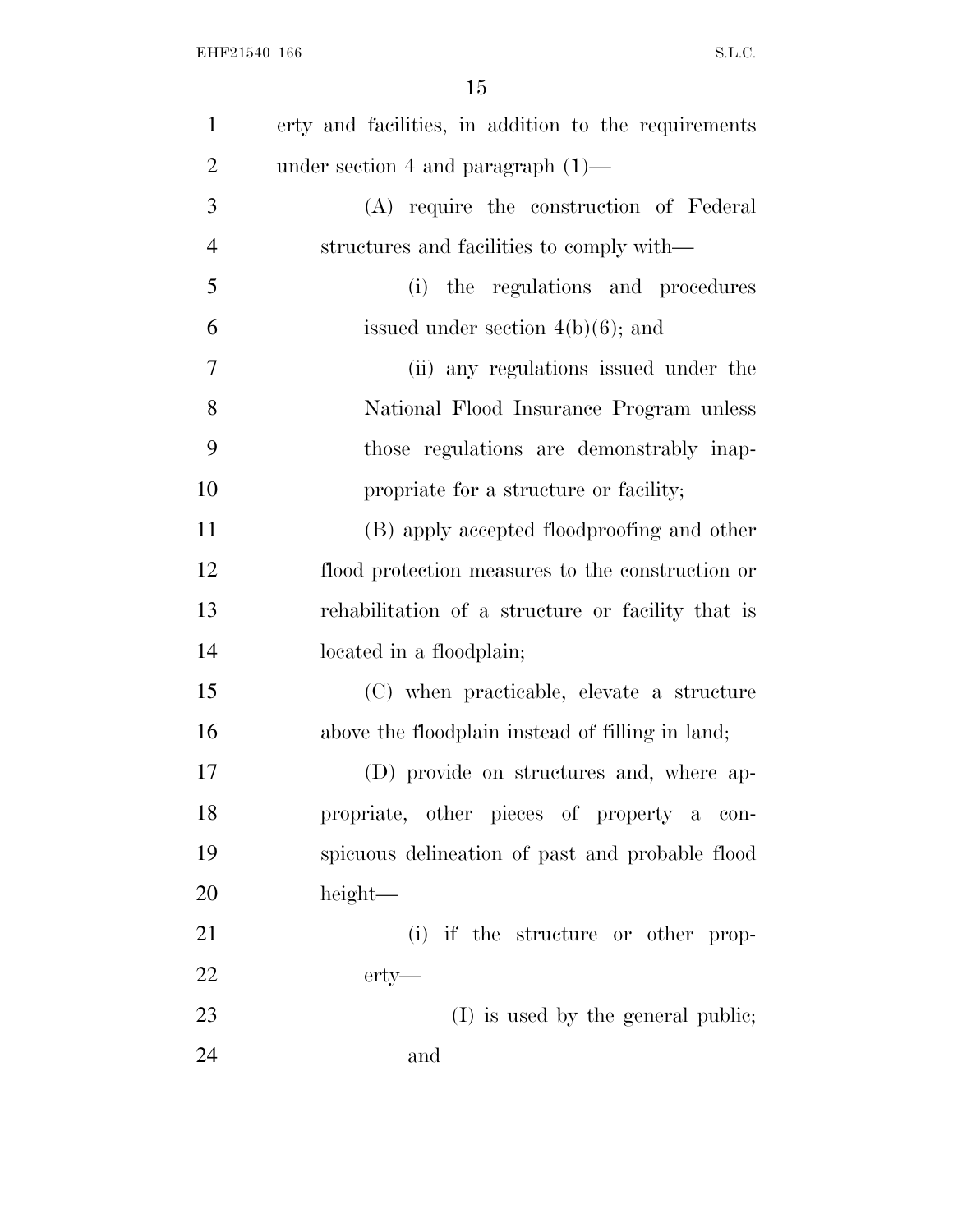| $\mathbf{1}$   | $(II)(aa)$ has suffered flood dam-                   |
|----------------|------------------------------------------------------|
| $\overline{2}$ | age; or                                              |
| 3              | (bb) is in an identified flood haz-                  |
| $\overline{4}$ | ard area; and                                        |
| 5              | (ii) in order to enhance public aware-               |
| 6              | ness of, and knowledge about, flood haz-             |
| 7              | ards; and                                            |
| 8              | (E) when Federal property in a floodplain            |
| 9              | is proposed for lease, easement, right-of-way, or    |
| 10             | disposal to a non-Federal public or private          |
| 11             | party-                                               |
| 12             | (i) reference in the conveyance those                |
| 13             | uses that are restricted under Federal,              |
| 14             | State, or local regulations relating to              |
| 15             | floodplains; and                                     |
| 16             | $(ii)(I)$ except where prohibited by law,            |
| 17             | attach any other appropriate restrictions to         |
| 18             | the uses of the property by the grantee or           |
| 19             | purchaser, as applicable, and any succes-            |
| 20             | sors; or                                             |
| 21             | (II) withhold the property from con-                 |
| 22             | veyance.                                             |
| 23             | (b) EXEMPTION.—The head of an agency may ex-         |
| 24             | empt a federally funded project from the requirement |
| 25             | under subsection $(a)(1)$ if—                        |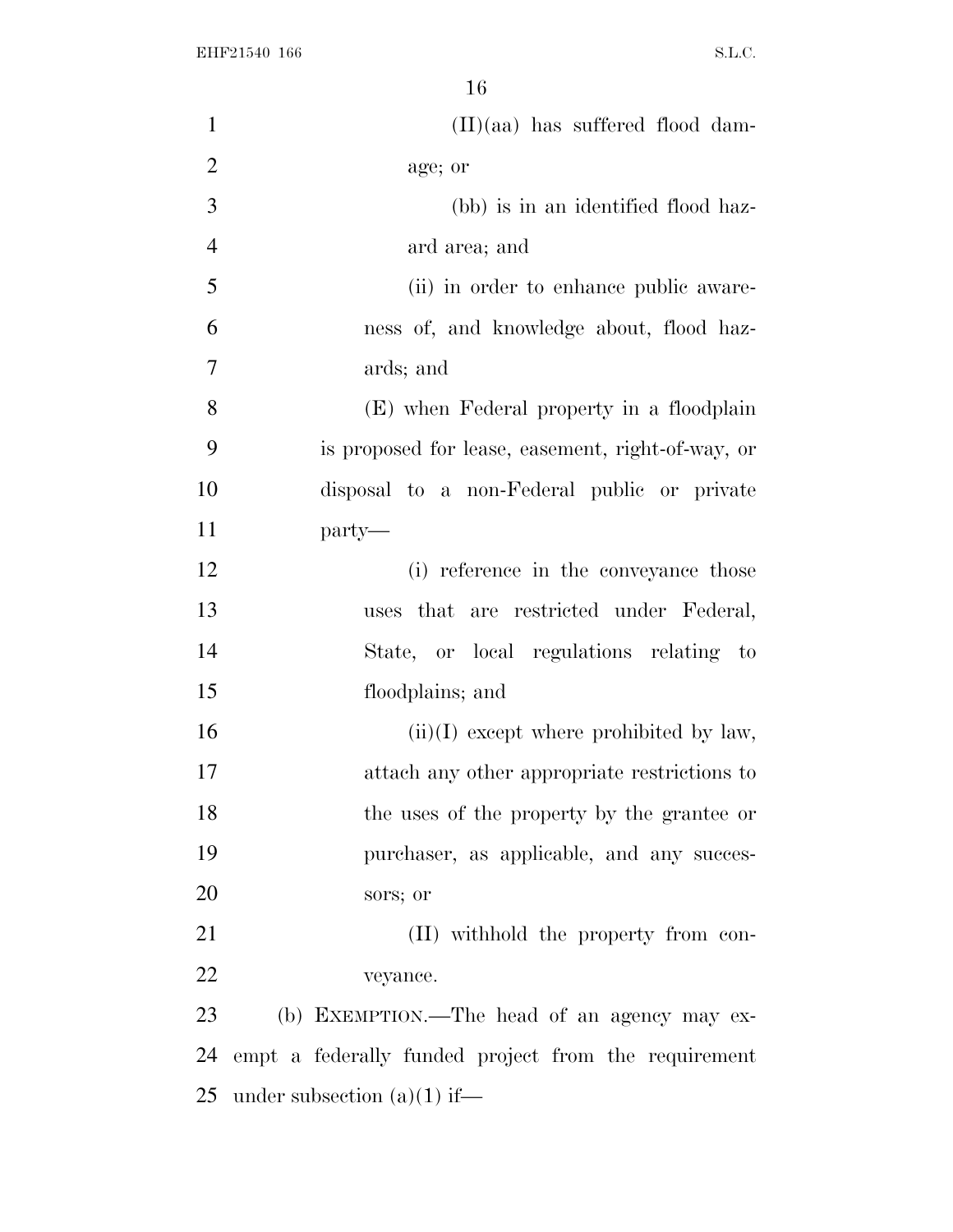| $\mathbf{1}$   | (1) the exemption is in the interest of national            |
|----------------|-------------------------------------------------------------|
| $\overline{2}$ | security;                                                   |
| 3              | (2) the undertaking of the federally funded                 |
| $\overline{4}$ | project is—                                                 |
| 5              | (A) because of an emergency; or                             |
| 6              | (B) a mission-critical requirement relating                 |
| 7              | to a national security interest or an emergency;            |
| 8              | <b>or</b>                                                   |
| 9              | (3) applying the Standard to a federally funded             |
| 10             | project is demonstrably inappropriate.                      |
| 11             | (c) UPDATES.—Not less frequently than once every            |
| 12             | 5 years, the Water Resources Council shall update the       |
| 13             | Standard, as determined appropriate by the Water Re-        |
| 14             | sources Council.                                            |
| 15             | SEC. 6. FINANCIAL TRANSACTIONS IN AREAS SUBJECT TO          |
| 16             | FLOODING.                                                   |
| 17             | In addition to any responsibilities under this Act and      |
| 18             |                                                             |
| 19             | sections 102, 202, and 205 of the Flood Disaster Protec-    |
|                | tion Act of 1973 (42 U.S.C. 4012a, 4106, 4128), the head    |
| 20             | of any agency that guarantees, approves, regulates, or in-  |
| 21             | sures any financial transaction relating to an area that    |
| 22             | is subject to a base flood shall, before completing any ac- |
| 23             | tion relating to that transaction, inform any private par-  |
|                | 24 ties that are participating in the transaction about the |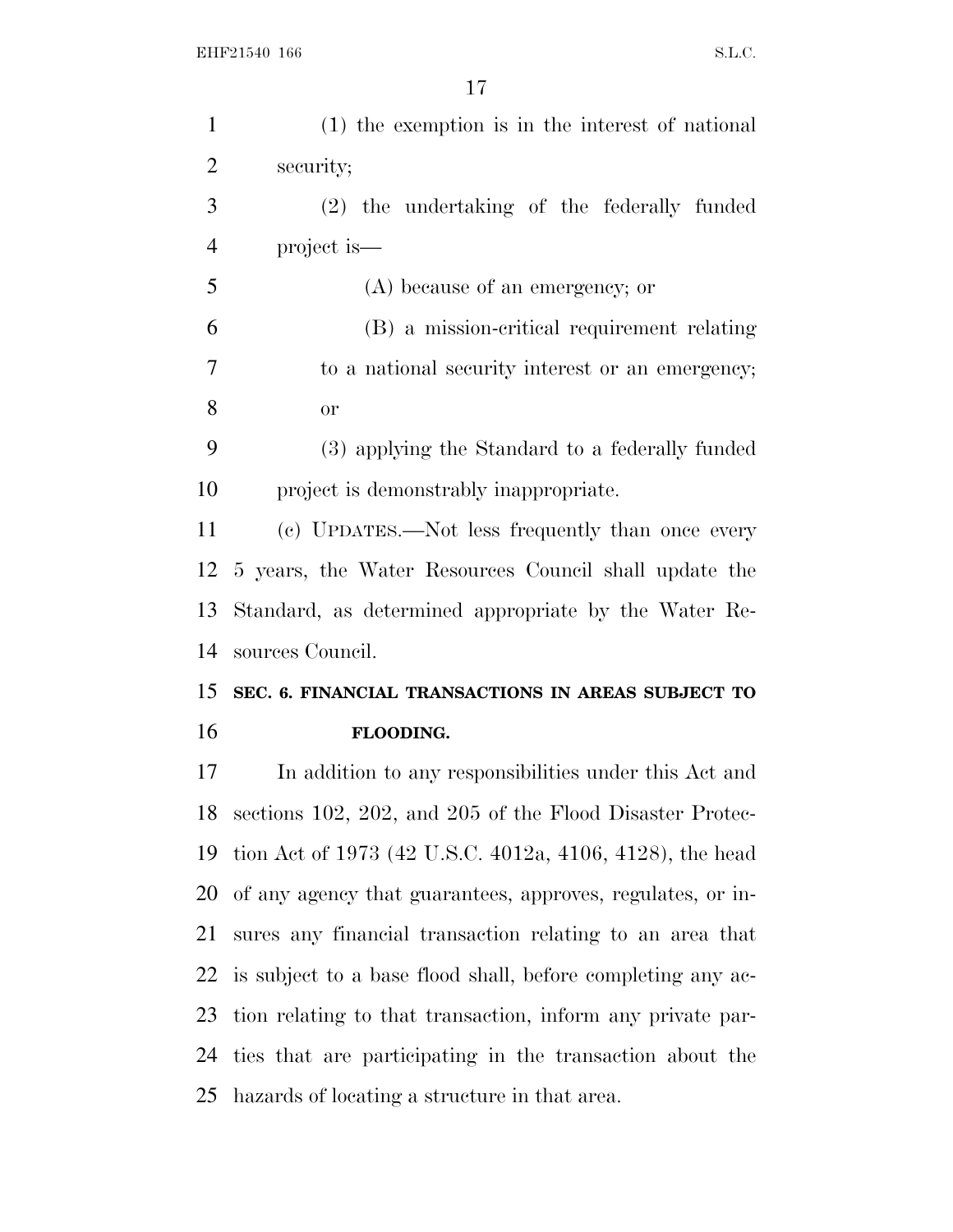### **SEC. 7. REPORTS.**

 (a) I<sup>N</sup> GENERAL.—Not later than 1 year after the date of enactment of this Act, the head of each agency shall submit to the Council on Environmental Quality a report regarding how the requirements of this Act impact the procedures and operations of the agency.

 (b) ANALYSIS OF STANDARD.—Each report sub- mitted under subsection (a) shall contain a separate anal-9 ysis regarding how the requirement under section  $5(a)(1)$ has impacted the agency.

 (c) EVALUATION.—Not less frequently than once every 2 years, the Water Resources Council shall—

 (1) evaluate the procedures, including the effec- tiveness of the procedures, of each agency relating to the requirements of this Act, taking into account each report submitted under subsection (a); and

 (2) submit to the appropriate committees of Congress a report that contains the result of the evaluation required under paragraph (1).

#### **SEC. 8. GENERAL PROVISIONS.**

 (a) RULES OF CONSTRUCTION.—Nothing in this Act may be construed—

 (1) as applying to assistance that is provided for emergency work that is—

 (A) performed under sections 403 and 502 of the Robert T. Stafford Disaster Relief and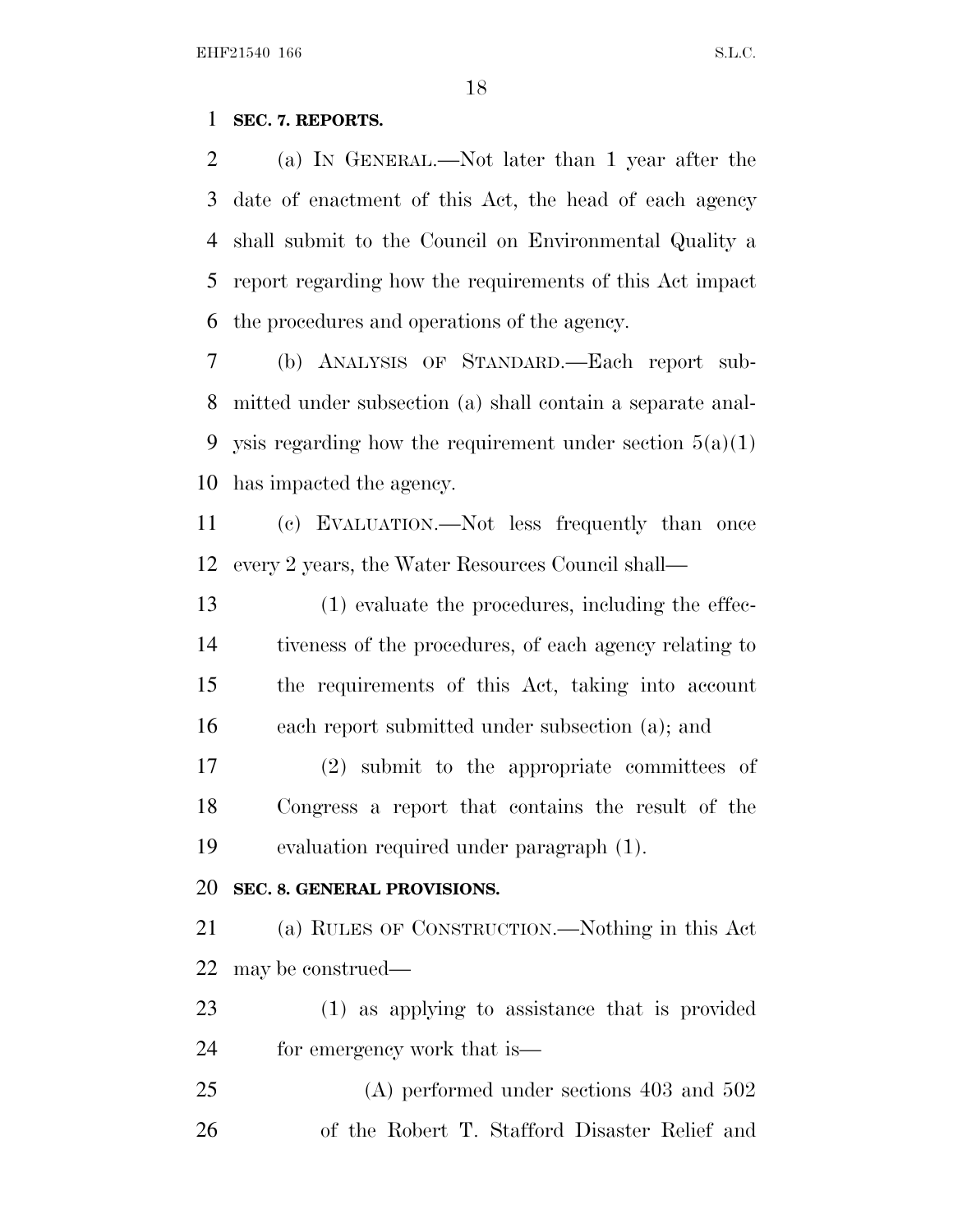| $\mathbf{1}$   | Emergency Assistance Act (42 U.S.C. 5170b,                      |
|----------------|-----------------------------------------------------------------|
| $\overline{2}$ | $5192$ ); and                                                   |
| 3              | $(B)$ essential to-                                             |
| $\overline{4}$ | (i) save human life; and                                        |
| 5              | (ii) protect—                                                   |
| 6              | (I) property; and                                               |
| 7              | (II) public health and safety; or                               |
| 8              | $(2)$ to impair or otherwise affect—                            |
| 9              | (A) the authority granted by law to an                          |
| 10             | agency or the head of an agency; or                             |
| 11             | (B) the functions of the Director of the Of-                    |
| 12             | fice of Management and Budget relating to                       |
| 13             | budgetary, administrative, or legislative pro-                  |
| 14             | posals.                                                         |
| 15             | (b) IMPLEMENTATION.—This Act shall be imple-                    |
| 16             | mented consistent with applicable law and subject to the        |
| 17             | availability of appropriations.                                 |
| 18             | (c) RESPONSIBILITIES OF WATER<br><b>RESOURCES</b>               |
| 19             | COUNCIL.—Except as otherwise expressly provided, the            |
| 20             | Water Resources Council shall carry out the responsibil-        |
| 21             | ities of the Council under this Act in consultation with        |
| 22             | the Mitigation Framework Leadership Group.                      |
| 23             | SEC. 9. ASSUMPTION OF RESPONSIBILITIES.                         |
| 24             | If subparagraphs $(A)$ , $(B)$ , and $(C)$ of section $4(b)(3)$ |
| 25             | apply to a project to which section $104(h)$ of the Housing     |